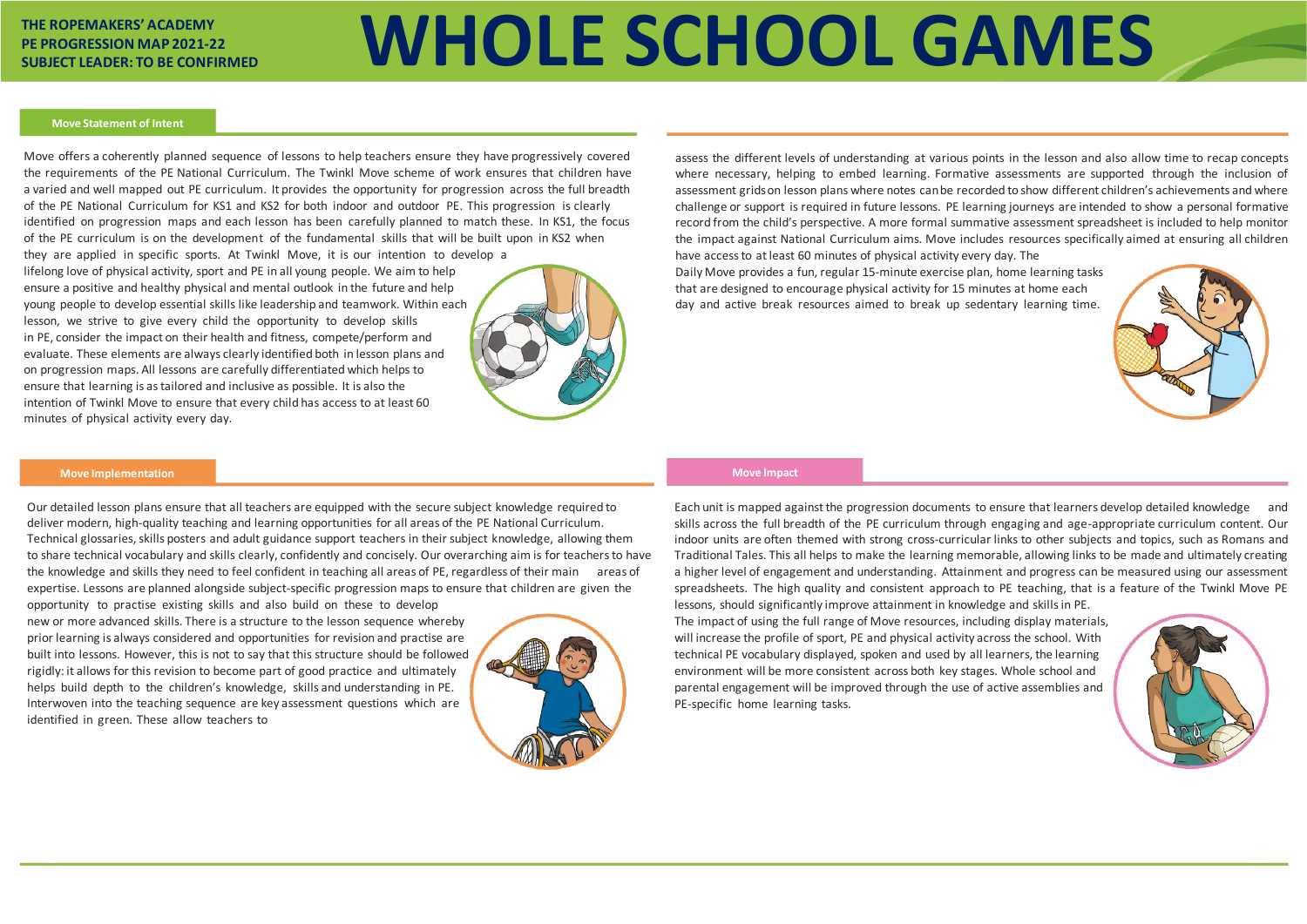

# **KS2 National Curriculum Aims**

|                | <b>Reception</b>                                               | Year <sub>1</sub>                                                                                      | Year <sub>2</sub><br>$\odot$                                                                                                                        | Year <sub>3</sub>                                                                                                                                                                                                                        | Year <sub>4</sub>                                                                                                                                                                                                                                                                                       | Year <sub>5</sub>                                                                                                                                                                                                                                                                                           | Year <sub>6</sub>                                                                        |  |
|----------------|----------------------------------------------------------------|--------------------------------------------------------------------------------------------------------|-----------------------------------------------------------------------------------------------------------------------------------------------------|------------------------------------------------------------------------------------------------------------------------------------------------------------------------------------------------------------------------------------------|---------------------------------------------------------------------------------------------------------------------------------------------------------------------------------------------------------------------------------------------------------------------------------------------------------|-------------------------------------------------------------------------------------------------------------------------------------------------------------------------------------------------------------------------------------------------------------------------------------------------------------|------------------------------------------------------------------------------------------|--|
| $\circledcirc$ |                                                                |                                                                                                        |                                                                                                                                                     | <b>Health and Fitness</b>                                                                                                                                                                                                                |                                                                                                                                                                                                                                                                                                         |                                                                                                                                                                                                                                                                                                             |                                                                                          |  |
|                | Describe how the body feels when<br>still and when exercising. | Describe how the body feels before,<br>during and after exercise.<br>Carry and place equipment safely. | Recognise and describe how the<br>body feels during and after different<br>physical activities.<br>Explain what they need to stay<br>healthy.       | Recognise and describe the effects<br>of exercise on the body.<br>Know the importance of strength and<br>flexibility for physical activity.<br>Explain why it is important to warm-<br>up and cool-down.                                 | Describe how the body reacts at<br>different times and how this affects<br>performance.<br>Explain why exercise is good for your<br>health.<br>Know some reasons for warming up<br>and cooling down.                                                                                                    | Know and understand the reasons<br>for warming up and cooling down.<br>Explain some safety principles when<br>preparing for and during exercise.                                                                                                                                                            | Understa<br>warming<br>Carry out<br>safelyan<br>Understa<br>health, fi<br>Know wa        |  |
| $\bullet$      | <b>Striking and Hitting a Ball</b>                             |                                                                                                        |                                                                                                                                                     |                                                                                                                                                                                                                                          |                                                                                                                                                                                                                                                                                                         |                                                                                                                                                                                                                                                                                                             |                                                                                          |  |
|                | Hit a ball with a bat or racquet.                              | Use hitting skills in a game.<br>Practise basic striking, sending and<br>receiving.                    | Strike or hit a ball with increasing<br>control.<br>Learn skills for playing striking and<br>fielding games.<br>Position the body to strike a ball. | Demonstrate successful hitting and<br>striking skills.<br>Develop a range of skills in striking<br>(and fielding where appropriate).<br>Practise the correct batting<br>technique and use it in a game.<br>Strike the ball for distance. | Use a bat, racquet or stick (hockey)<br>to hit a ball or shuttlecock with<br>accuracy and control.<br>Accurately serve underarm.<br>Build a rally with a partner.<br>Use at least two different shots in a<br>game situation.<br>Use hand-eye coordination to strike a<br>moving and a stationary ball. | Use different techniques to hit a ball.<br>Identify and apply techniques for<br>hitting a tennis ball.<br>Explore when different shots are<br>best used.<br>Develop a backhand technique and<br>use it in a game.<br>Practise techniques for all strokes.<br>Play a tennis game using an<br>overhead serve. | Hit a bow<br>distances<br>Use good<br>be able to<br>or hitting<br>Understa<br>start a ga |  |

Pupils should continue to apply and develop a broader range of skills, learning how to use them in different ways and to link them to make actions and sequences of movement. They should enjoy communicating, collaborating and competing with each other. They should develop an understanding of how to improve in different physical activities and sports and learn how to evaluate and recognise their own success. Pupils should be taught to: • use running, jumping, throwing and catching in isolation and in combination;

• play competitive games, modified where appropriate [for example, badminton, basketball, cricket, football, hockey, netball, rounders and tennis], and apply basic principles suitable for attacking and defending; • develop flexibility, strength, technique, control and balance [for example, through athletics and

• compare their performances with previous ones and demonstrate improvement to achieve their

- 
- 
- gymnastics];
- personal best.

# **KS1 National Curriculum Aims**

Pupils should develop fundamental movement skills, become increasingly competent and confident and access a broad range of opportunities to extend their agility, balance and coordination, individually and with others. They should be able to engage in competitive (both against self and against others) and co-operative physical activities, in a range of increasingly challenging situations. Pupils should be taught to:

- master basic movements including running, jumping, throwing and catching, as well as developing balance, agility and co-ordination, and begin to apply these in a range of activities;
- participate in team games, developing simple tactics for attacking and defending;
- perform dances using simple movement patterns.



The main Early Years Outcomes covered in the Games units are:

- Shows increasing control over an object in pushing, patting, throwing, catching or kicking it. (PD – M&H 40-60)
- Children show good control and co-ordination in large and small movements. (PD – M&H ELG)
- Negotiates space successfully when playing racing and chasing games with other children, adjusting speed or changing direction to avoid obstacles. (PD M&H 40-60)
- Experiments with different ways of moving. (PD M&H 40-60)
- They move confidently in a range of ways, safely negotiating space. (PD M&H ELG)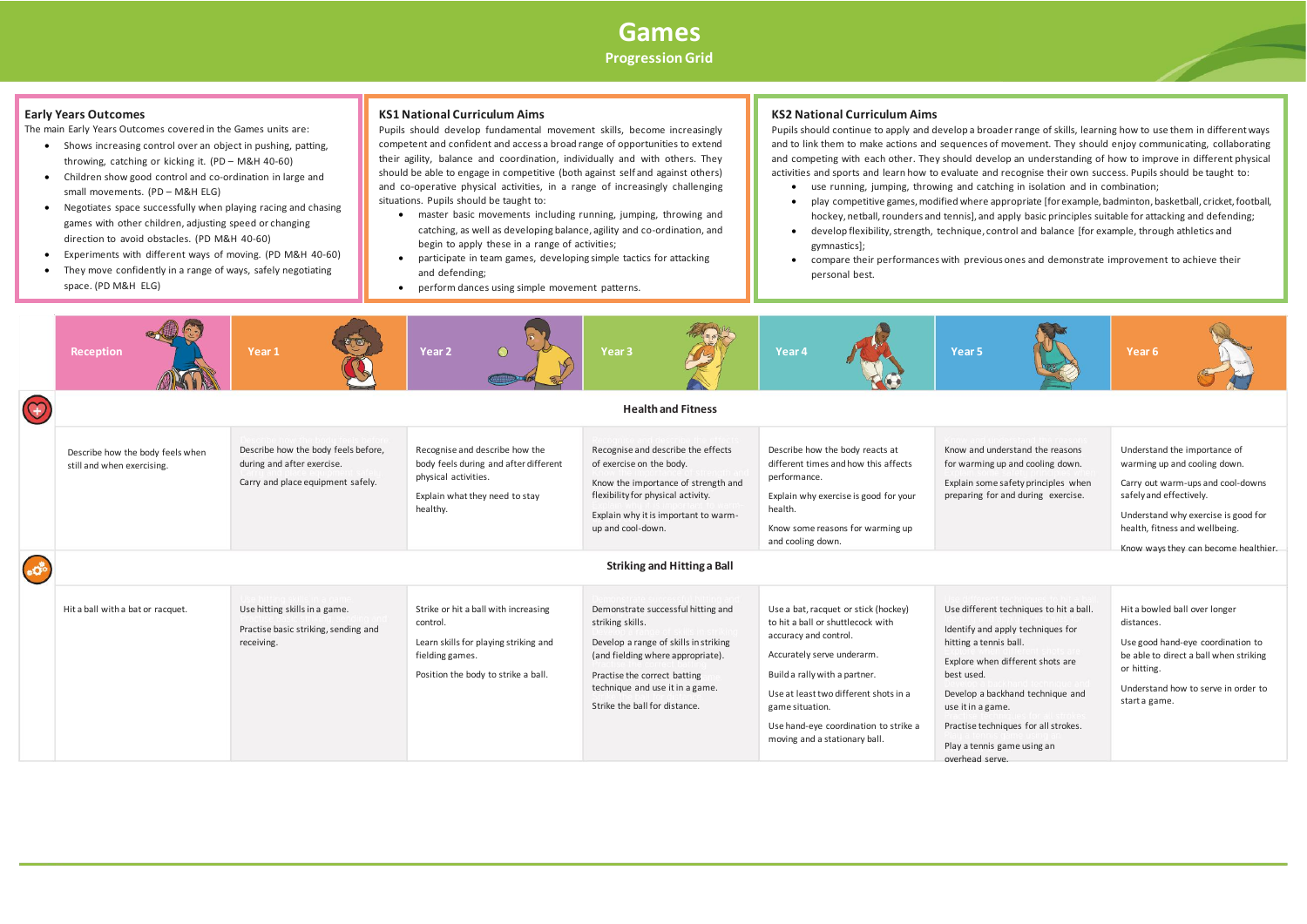|                                                    | <b>Reception</b>                                                                                                         | Year 1                                                                                                                                                     | Year <sub>2</sub>                                                                                                                                                                                                                                                                                           | Year <sub>3</sub>                                                                                                                                                                                                                                                                                                                                                                 | Year <sub>4</sub>                                                                                                       | Year 5                                                                                                                         | Year 6                                                                                                                                                           |  |
|----------------------------------------------------|--------------------------------------------------------------------------------------------------------------------------|------------------------------------------------------------------------------------------------------------------------------------------------------------|-------------------------------------------------------------------------------------------------------------------------------------------------------------------------------------------------------------------------------------------------------------------------------------------------------------|-----------------------------------------------------------------------------------------------------------------------------------------------------------------------------------------------------------------------------------------------------------------------------------------------------------------------------------------------------------------------------------|-------------------------------------------------------------------------------------------------------------------------|--------------------------------------------------------------------------------------------------------------------------------|------------------------------------------------------------------------------------------------------------------------------------------------------------------|--|
| $*{\vec{\Omega}}^5$                                | Throwing and Catching a Ball                                                                                             |                                                                                                                                                            |                                                                                                                                                                                                                                                                                                             |                                                                                                                                                                                                                                                                                                                                                                                   |                                                                                                                         |                                                                                                                                |                                                                                                                                                                  |  |
|                                                    | Roll equipment in different ways.<br>Throw underarm.<br>Throw an object at a target.<br>Catch equipment using two hands. | Throw underarm and overarm.<br>Catch and bounce a ball.<br>Use rolling skills in a game.<br>Practise accurate throwing and<br>consistent catching.         | Throw different types of equipment<br>in different ways, for accuracy and<br>distance.<br>Throw, catch and bounce a ball with<br>a partner.<br>Use throwing and catching skills in<br>a game.<br>Throw a ball for distance.<br>Use hand-eye coordination to<br>control a ball.<br>Vary types of throw used. | Throw and catch with greater control<br>and accuracy.<br>Practise the correct technique for<br>catching a ball and use it in a game.<br>Perform a range of catching and<br>gathering skills with control.<br>Catch with increasing control<br>and accuracy.<br>Throw a ball in different ways (e.g.<br>high, low, fast or slow).<br>Develop a safe and effective<br>overarm bowl. | Develop different ways of throwing<br>and catching.                                                                     | Consolidate different ways of<br>throwing and catching, and know<br>when each is appropriate in a game.                        | Throw and catch accurately and<br>successfully under pressure in a<br>game.                                                                                      |  |
| 40 <sup>8</sup>                                    | <b>Travelling with a Ball</b>                                                                                            |                                                                                                                                                            |                                                                                                                                                                                                                                                                                                             |                                                                                                                                                                                                                                                                                                                                                                                   |                                                                                                                         |                                                                                                                                |                                                                                                                                                                  |  |
|                                                    | Move a ball in different ways, including<br>bouncing and kicking.<br>Use equipment to control a ball.                    | Travel with a ball in different ways.<br>Travel with a ball in different directions<br>(side to side, forwards and backwards)<br>with control and fluency. | Bounce and kick a ball whilst moving.<br>Use kicking skills in a game.<br>Use dribbling skills in a game.                                                                                                                                                                                                   | Move with the ball in a variety of<br>ways with some control.<br>Use two different ways of moving<br>with a ball in a game.                                                                                                                                                                                                                                                       | Move with the ball using a range<br>of techniques showing control and<br>fluency.                                       | Use a variety of ways to dribble in a<br>game with success.<br>Use ball skills in various ways, and<br>begin to link together. | Show confidence in using ball skills in<br>various ways in a game situation, and<br>link these together effectively.                                             |  |
| $*{\vec{\Omega}}^{\circ}$<br><b>Passing a Ball</b> |                                                                                                                          |                                                                                                                                                            |                                                                                                                                                                                                                                                                                                             |                                                                                                                                                                                                                                                                                                                                                                                   |                                                                                                                         |                                                                                                                                |                                                                                                                                                                  |  |
|                                                    | Kick an object at a target.                                                                                              | Pass the ball to another player in<br>a game.<br>Use kicking skills in a game.                                                                             | Know how to pass the ball in<br>different ways.                                                                                                                                                                                                                                                             | Pass the ball in two different ways in<br>a game situation with some success.                                                                                                                                                                                                                                                                                                     | Pass the ball with increasing speed,<br>accuracy and success in a game<br>situation.                                    | Pass a ball with speed and accuracy<br>using appropriate techniques in a<br>game situation.                                    | Choose and make the best pass in<br>a game situation and link a range<br>of skills together with fluency, e.g.<br>passing and receiving the ball on the<br>move. |  |
| $*{\vec{G}}^{\circ}$                               |                                                                                                                          | Possession                                                                                                                                                 |                                                                                                                                                                                                                                                                                                             |                                                                                                                                                                                                                                                                                                                                                                                   |                                                                                                                         |                                                                                                                                |                                                                                                                                                                  |  |
|                                                    |                                                                                                                          |                                                                                                                                                            |                                                                                                                                                                                                                                                                                                             | Know how to keep and win back<br>possession of the ball in a team game.                                                                                                                                                                                                                                                                                                           | Occasionally contribute towards<br>helping their team to keep and win<br>back possession of the ball in a<br>team game. | Keep and win back possession of the<br>ball effectively in a team game.                                                        | Keep and win back possession of the<br>ball effectively and in a variety of<br>ways in a team game.                                                              |  |
| #Oc                                                | <b>Using Space</b>                                                                                                       |                                                                                                                                                            |                                                                                                                                                                                                                                                                                                             |                                                                                                                                                                                                                                                                                                                                                                                   |                                                                                                                         |                                                                                                                                |                                                                                                                                                                  |  |
|                                                    | Move safely around the space and<br>equipment.<br>Travel in different ways, including<br>sideways and backwards.         | Use different ways of travelling in<br>different directions or pathways.<br>Run at different speeds. Begin<br>to use space in a game.                      | Use different ways of travelling at<br>different speeds and following<br>different pathways, directions<br>or courses.<br>Change speed and direction<br>whilst running.<br>Begin to choose and use the best<br>space in a game.                                                                             | Find a useful space and get into it to<br>support teammates.                                                                                                                                                                                                                                                                                                                      | Make the best use of space to pass<br>and receive the ball.                                                             | Demonstrate an increasing<br>awareness of space.                                                                               | Demonstrate a good awareness<br>of space.                                                                                                                        |  |